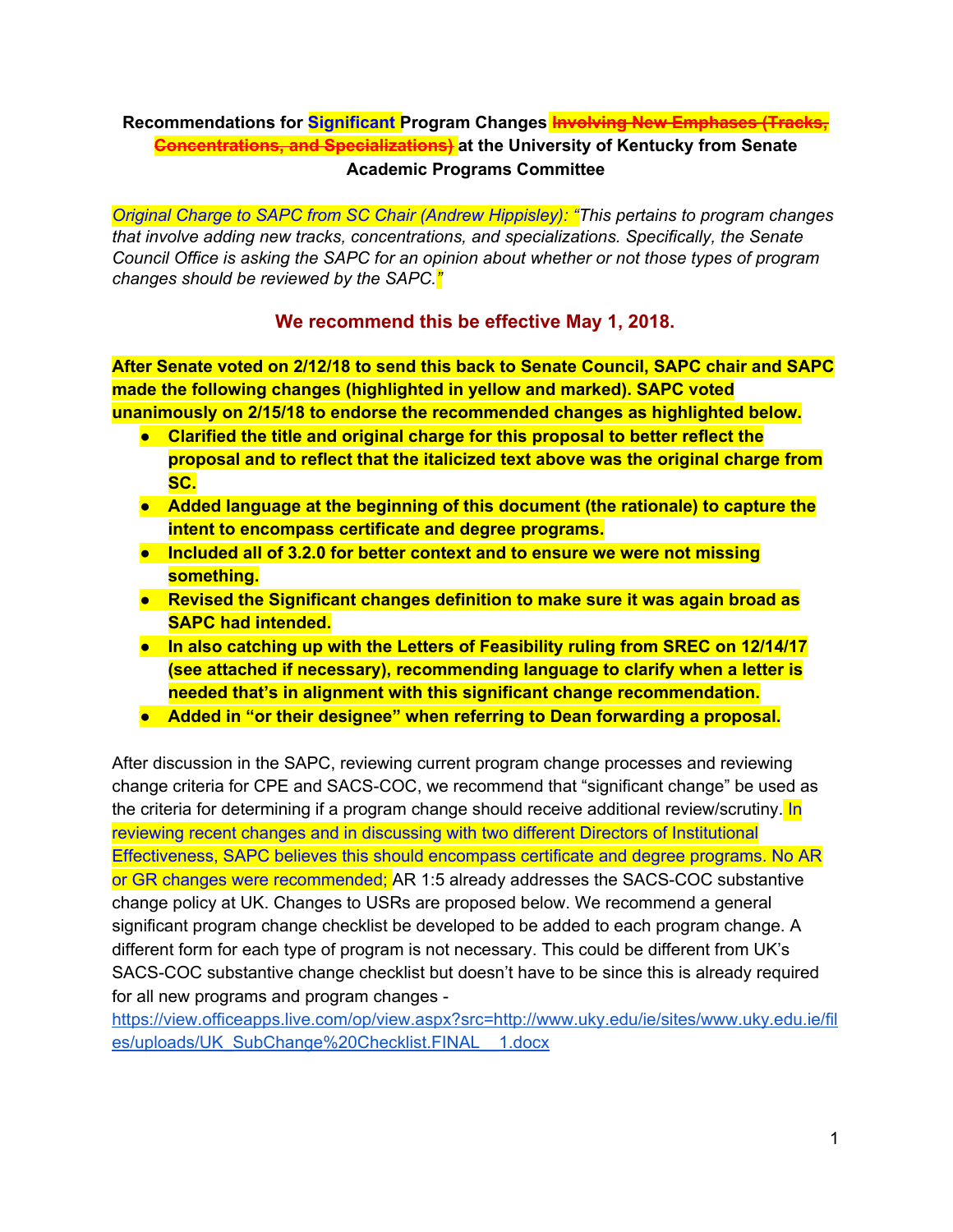To be consistent with current Senate Rules, we recommend using the term "significant" instead of "substantive."

We recommend the following definition for significant degree program changes. We have already worked with SREC to incorporate the definition and its subsequent changes into the USRs. The proposed changes to USRs are included below.

*Significant degree program changes are those that involve one or more of the following: (1) at least a twenty-five percent increase or decrease in the number of credit hours within the major or the degree program;*

*(2) changes to academic content of the degree program (GR IV.C.2) that carry a significant impact (e.g., fiscal, resources, curricula) on the home unit or another educational unit; (3) change significantly the character or the purpose of the degree program (e.g., addition of a track, concentration, or specialization in a degree program);*

*(4) are judged to be significant changes by the College, Undergraduate or Graduate Council review bodies or Senate Council, or*

*(5) are determined by the Office of Strategic Planning and Institutional Effectiveness to be "substantive changes" within the meaning of AR 1:5 (SACSCOC).*

## Please note, per AR 1:5:D:

*D. In accordance with its academic approval responsibilities as established in GR IV, the University Senate shall maintain academic program approval procedures and forms that: 1. Recognize substantive changes related to academic programs in appropriate approval documents. These documents shall accompany the proposal at each step; 2. Require approval by the appropriate educational unit faculties and also include any recommendations offered by the corresponding department chair, dean, and/or Provost prior to approval of academic substantive change by the Councils of the University Senate and the University Senate; and 3. Provide for timely notification to the Commission on Colleges prior to change implementation, as required by the SACS substantive change policy.*

# **1.4.2.2 Senate Admissions and Academic Standards Committee (SAASC)**

The SAASC is charged to examine and recommend to the University Senate changes: in the admission requirements and grading rules; standards for granting academic credit; probation and suspension procedures; and degree and graduation requirements. Basically, the SAASC shall review Sections IV and V of the *Senate Rules* but may consider other related areas. Recommendations by the SAASC on conditions of merit and circumstance for (1) graduation requirements, (2) honors with degrees that are conferred to graduating students (SR 5.4.2.2) and (3) Honorary Degrees conferred to others (SR 5.4.2.3), shall be acted upon by the elected University Faculty Senators, as per KRS 164.240.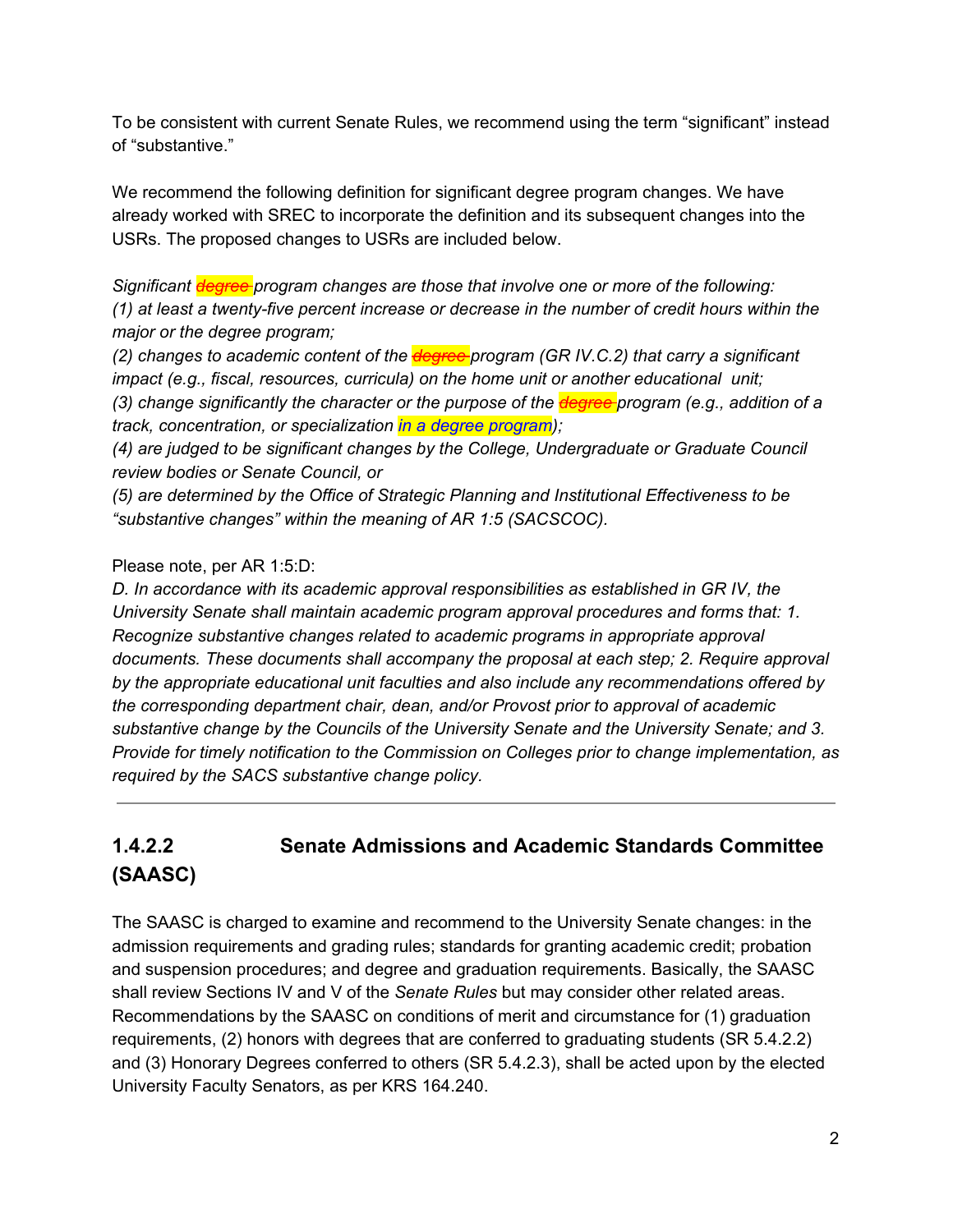## **1.4.2.6 Senate Academic Programs (SAPC)**

The SAPC is charged with recommending action to the Senate on all new academic programs and significant program changes approved by prescribed lower levels of review (SR 3.2.3). approved by the Undergraduate Council, the Graduate Council, or the Health Care Colleges Gouncil. Specifically, the SAPC shall review the academic excellence, the need, and the impact, and desirability<del>, and priority</del> of the new academic program in relation to other programs. In approving a new-program, the Committee shall recommend a priority to indicate its importance and the immediacy with which it should be implemented.

The Committee shall function mainly through three permanent subcommittees: Graduate Degree Programs, First Degree Programs (including undergraduate degree programs), and Professional and Pre-professional Degree programs. The appropriate subcommittee shall investigate the proposed new program or significant program change and present its evaluation to the full committee, which shall decide on its recommendation to the Senate. In ascertaining the appropriate subcommittee, and in acting upon the recommendations of the SAPC, it is the policy of the University Senate to adopt and utilize the definitions of the Council on Postsecondary Education that distinguish these different types of degree programs.

### **3.2.0 PROCEDURES FOR PROCESSING ACADEMIC PROGRAMS AND CHANGES** [US: 11/14/88; US: 10/11/99; US: 5/7/2012]

The faculties of educational units or graduate programs initiate proposals for new academic programs and for changes in existing academic programs. Such proposals shall be processed as provided in SR 3.2.

Dual credit programs proposed by an educational unit faculty in partnership with a high school or school district shall (a) comply with policies established by the Council on Postsecondary Education for these programs, (b) contain a specific provision that the UK educational unit Faculty approve both the educational site and each individual high school instructor, and (c) provide for the classification of enrolled high school students as non-degree seeking UK students.

### **3.2.1 Definitions**

A. The faculties of educational units or graduate programs initiate proposals for new academic programs and for changes in existing academic programs. Such proposals shall be processed as provided in SR 3.2.

B. Changes to an academic program include changes to:

1. the requirements for admission,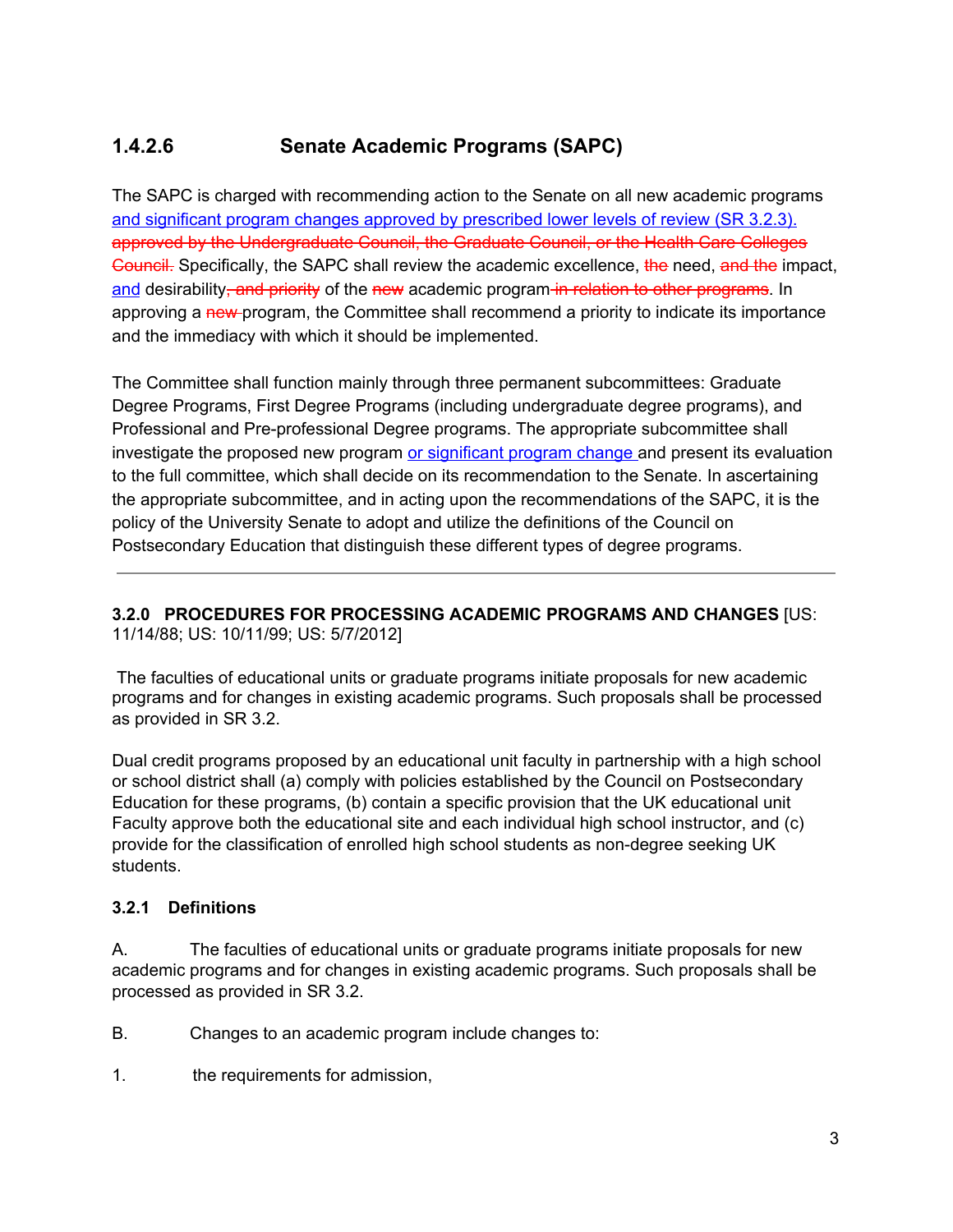2. the specific courses, the number of credit hours, or other requirements, for a certificate or degree,

3. a major, minor, area, core, or track within an undergraduate degree,

4. a core or concentration within a master's degree,

5. a core or specialization within a doctoral degree (either a research/scholarship doctorate, a professional practice doctorate, or an advanced practice doctorate),

6. change in mode of delivery (e.g., to a distance learning or correspondence format),because it may be that the nature of the educational material is such that it cannot be delivered in distance learning form without being a substantive change in content

7. the title of a certificate, degree, major, minor, area, core, track, concentration or specialization.

The establishment of a joint degree offering with another institution is considered as an academic program change for the purposes of SR 3.2.

# **3.2.2 Forms to be Used**

Senate Council-approved forms and other mechanisms to initiate proposals for new undergraduate, master's, and doctoral degrees, and for undergraduate, graduate or first professional certificates, or to initiate changes to these academic programs, are available at <http://www.uky.edu/Faculty/Senate/forms.htm> and shall be used to initiate proposals under SR 3.2. In the case of academic programs in the health care colleges, the initiator of the proposal shall contact the chair of the Health Care Colleges Council (HCCC) or, in the case of the College of Law, the appropriate associate dean, for information on the appropriate proposal submission format.

## **3.2.3 Procedures to be Used**

## **A. Approval by the Educational Unit Faculty** [US: 5/7/2012]

1. The Faculty of the originating educational unit makes the decision whether to approve proposals for new academic programs or changes to academic programs (including changes to the educational unit's University Scholars program and to dual degree programs) (GR VII.A.6(b); SR 3.2.A.3, below). For the Honors Program and UK Core, the "Faculty" within the meaning of this rule is the body identified by the University Senate to perform the educational policy-making functions of the respective program. For graduate programs, "the Faculty" is the voting graduate faculty of that program (SR 3.2.A.4, below). [US: 5/7/2012]

In a manner prescribed by the College Faculty Rules, the chair/director shall forward to the College Faculty a proposal arising under SR 3.2. The chair/director's transmittal attests thereby that the proposal has been approved in accordance with the Rules of the Faculty of the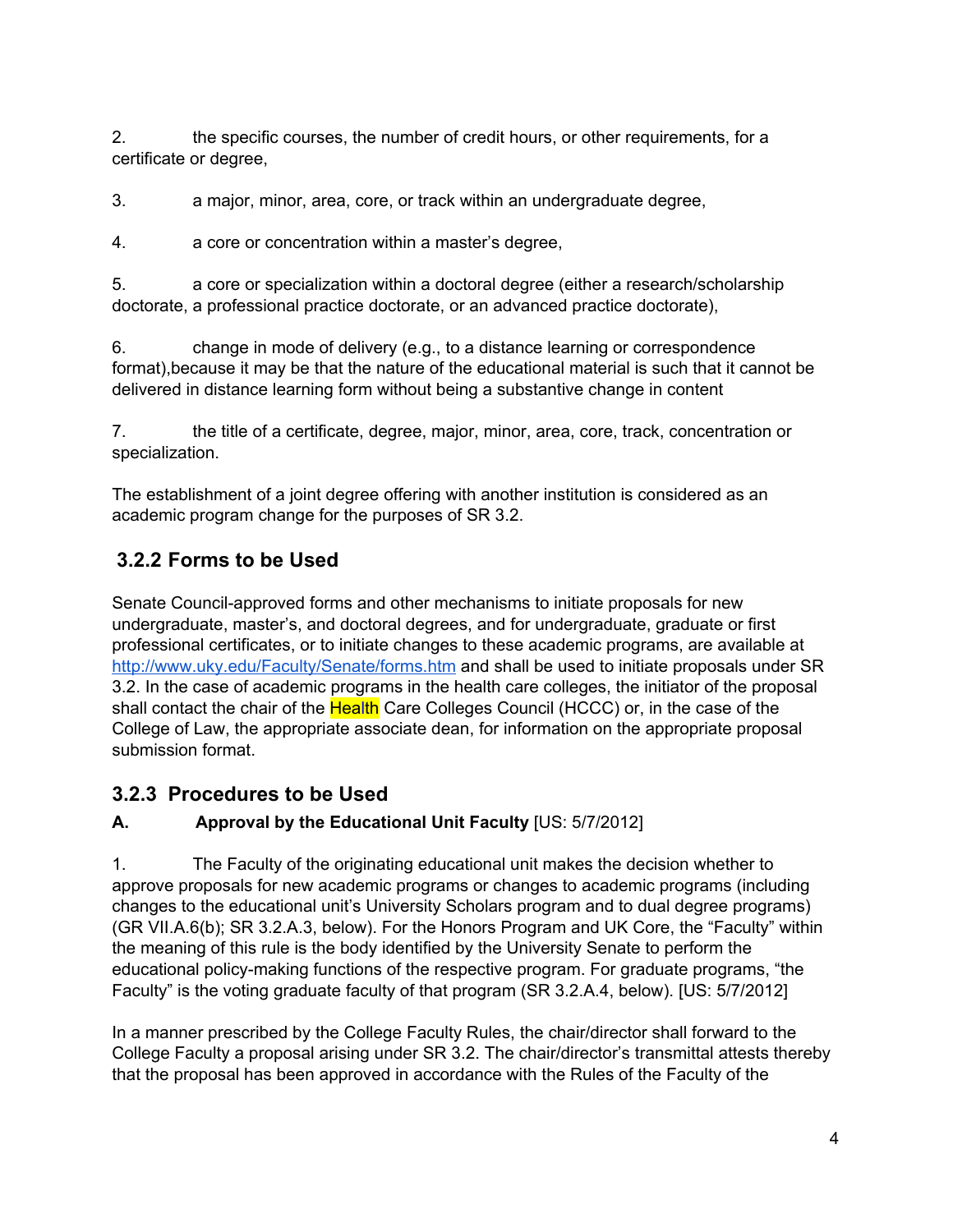originating unit. The chair(s)/director(s) may include separate opinion(s) on the academic merits or on the administrative feasibility of the proposal.

If a program was originally approved for face to face delivery, and the dean later wants it to be delivered in part as 'face to face' and in part as distance learning, then the College Faculty has the role, and not the dean, to determine and approve as to whether the academic content of the program lends itself to delivery in part by distance learning. [SREC: 3/9/2012]

This rule does not have the intent or effect of prohibiting any college from seeking and utilizing the opinion of any willing academic council of the Senate before the proposal is submitted to the first officially required academic council of review. [SREC: DATE]

Dual degree programs are simultaneously considered for approval by the respective unit faculties pursuant to the above procedures. One of the department chair(s)/director(s) shall forward the approved proposal to the College Faculty, or, in the case of dual degree programs that cross colleges, to the each College Faculty.

2. In cases of proposals concerning undergraduate or professional certificates or degrees, the respective College Faculty makes the decision whether to approve the proposal, in a manner pursuant to its College Rules (GR VII.A.4.(c)). The dean, or their designee, shall forward an approved proposal to the appropriate academic council of the Senate (SR 3.2.B), attesting thereby that the proposal has been approved in accordance with the College Faculty Rules. The dean may include a separate opinion on the academic merits of the proposal (GR VII.B.3). The dean shall include a statement of administrative feasibility for new certificate and degree programs or for certificate and degree programs with a significant change.

The Office of the Provost shall provide a statement of administrative feasibility for new degree programs, for degree programs with a significant change, or concerning for new certificates or certificates with a significant change that report to an office outside of a college, shall also include a statement of administrative feasibility from the Office of the Provost.

Dual degree programs are simultaneously considered for approval by the respective college faculties pursuant to the above procedures. The respective deans may include separate opinions on the academic merits or the administrative feasibility of the proposal. One of the deans, or their designee, shall forward a single dual degree proposal to the appropriate academic council of the Senate.

3. In the case of proposals for graduate certificates or degrees, a proposal approved by the Faculty of the graduate program shall be forwarded by the Director of Graduate Studies to the dean of the college that contains the home educational unit of the graduate program. If so prescribed by the College Rules, the proposal may be reviewed by, and advisory opinion added by, faculty committees/councils of that college and by the dean of that college. The That dean shall include a statement of administrative feasibility from the perspective of that college administration for new certificate and degree programs or for certificate and degree programs with a significant change. , and shall also include a statement of administrative feasibility from the Office of the Provost.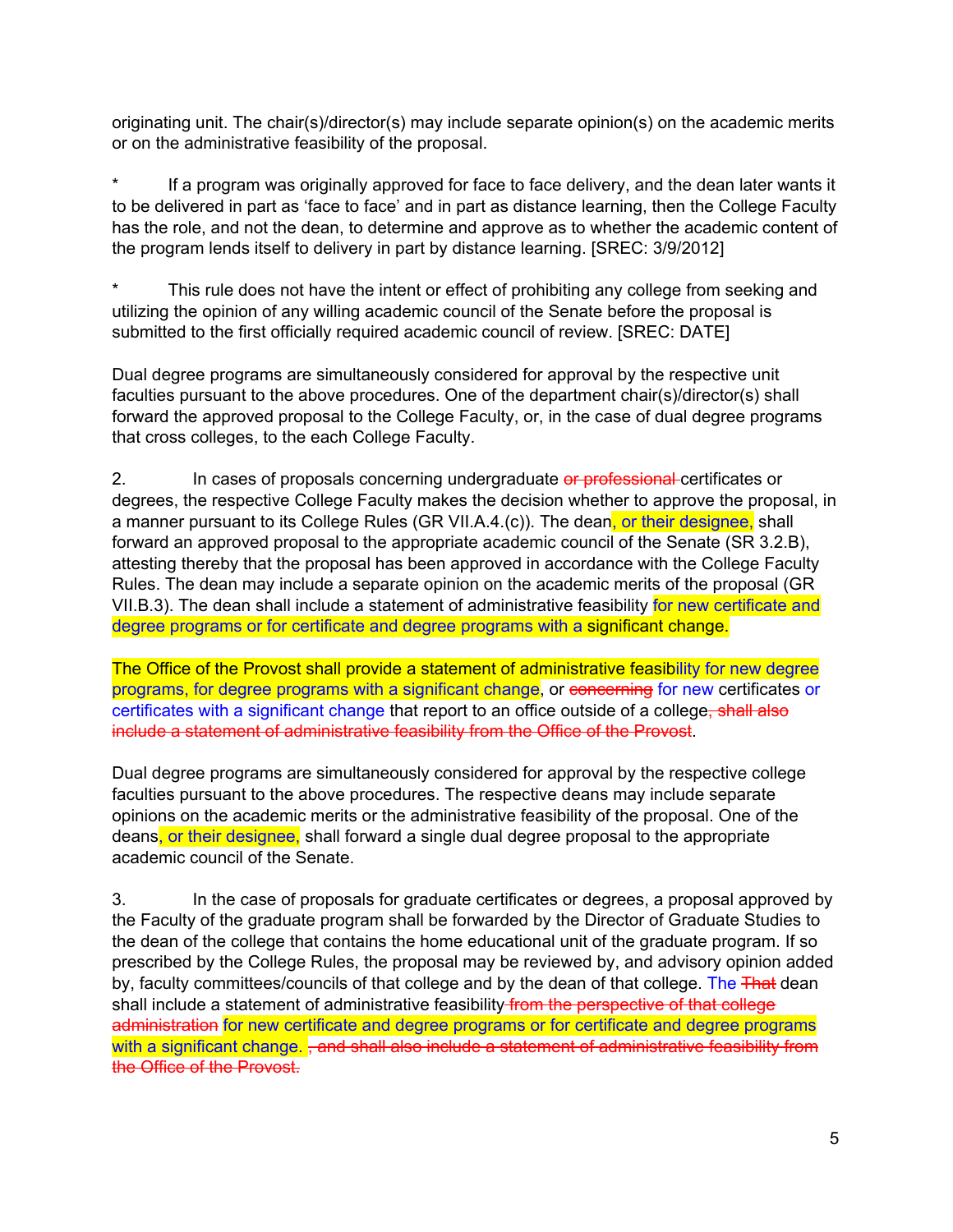The Office of the Provost shall provide a statement of administrative feasibility for new certificate and degree programs or for certificate and degree programs with a significant change.

The Director of Graduate Studies, or their designee, shall then forward the proposal to the Dean of the Graduate School. If the proposal is for a new graduate program and is arising from faculty in an educational unit that does not already home a graduate program, then the dean of the college containing that educational unit shall perform the administrative processing roles prescribed in this paragraph for the Director of Graduate Studies.

**4. UK Core Program.** Changes in the UK Core Program need approval of only the Senate's designated UK Core Education Committee prior to submission to the Senate Council and do not need the approval of any other college or academic council. Courses offered as a part of UK Core are processed through regular procedures under SR 3.3. [US: 5/7/2012]

**B. Approval by Academic Council** [US: 10/11/99; SREC: 6/8/2006; US: 5/7/2012]

**1. Jurisdiction.** The dean, or their designee, shall forward the proposal to the appropriate academic council as provided in this subpart SR 3.2.B.1. Responsibility for the approval of proposals concerning academic programs shall be vested in the appropriate academic council as follows: [US: 5/7/2012]

**(a) Health care college professional programs.** Proposals concerning either a professional certificate or a degree program in a health profession that are recommended by a health care college shall be forwarded first to the HCCC. The HCCC shall act for the University Senate to make a final decision to approve such proposals, except when the proposal requires final approval by either the Board of Trustees or the Council on Postsecondary Education, wherein such cases the chair of the HCCC shall recommend the approved proposal to the Senate Council (SR 1.3.4.C).

**(b) Other proposals arising from a health care college.** Proposals for an undergraduate or graduate certificate or degree shall be first forwarded to the HCCC if the program involves the students in health care practices.\* If approved by the HCCC, the chair of the HCCC shall forward the proposal concerning a certificate or degree to the Undergraduate Council (subpart c) or Graduate Council (subpart d), as appropriate, below. [US: 5/7/12; SREC: 2/13/2013]

\* "Health care practices" within the meaning of this rule includes those health care practices that subject students to jurisdiction of the Board of Trustees-approved Health Care Colleges Code of Student Professional Conduct ('HCC Code'), even if the practices are conducted as part of an undergraduate or graduate academic program (see also HCC Code 1.B, para. 2) [SREC: 12/17/2013].

**(c) Undergraduate certificates and degrees.** All proposals concerning undergraduate certificate or degree programs shall be forwarded to the Undergraduate Council [US: 5/7/2012]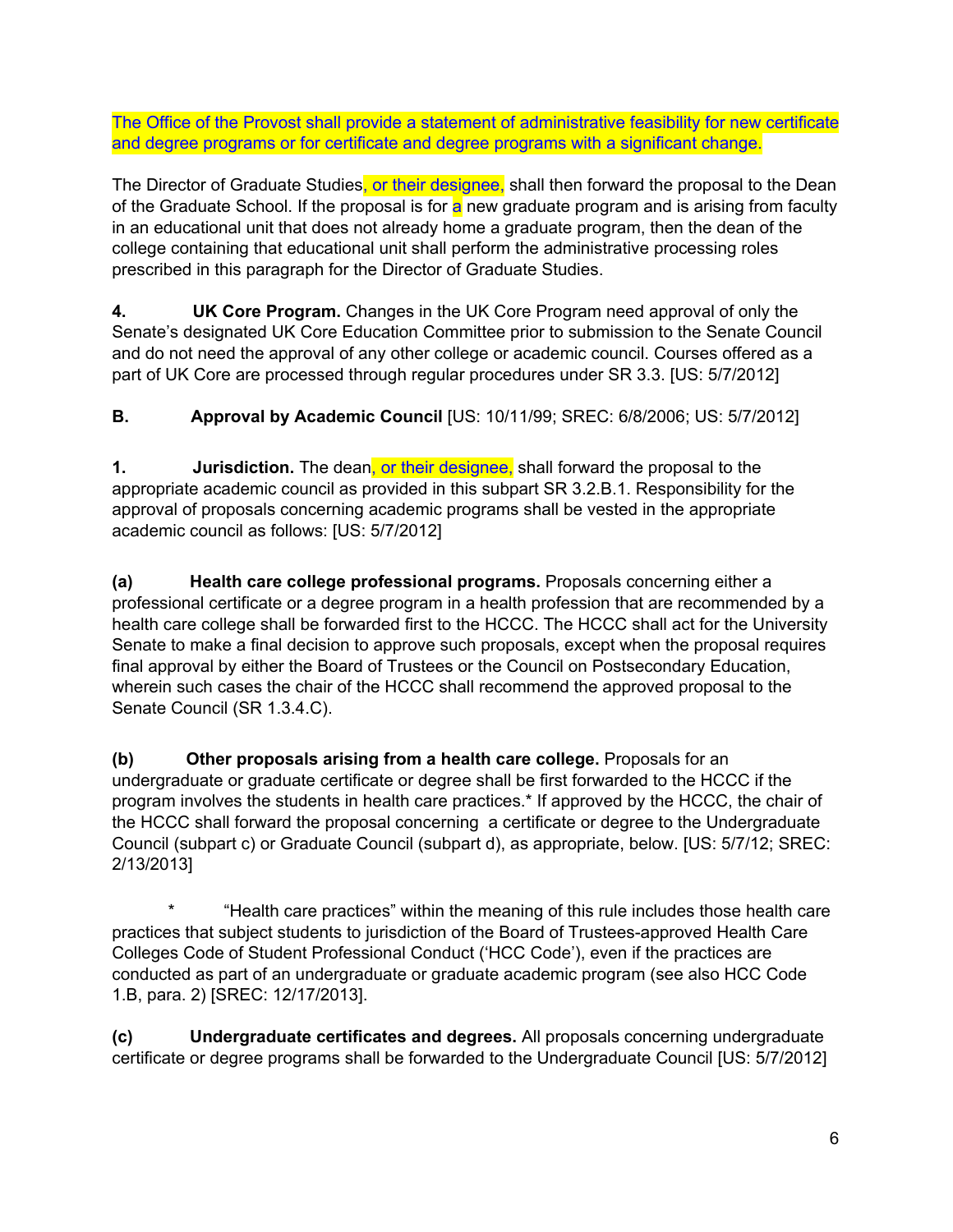**(d) Graduate certificates and degrees.** All proposals concerning graduate certificates and degrees shall be forwarded to the Graduate Council. [US: 5/7/2012]

**(e) Transmittals and notifications.** New professional degrees or changes in professional degree programs in the College of Law do not require approval by an academic council and are transmitted by the dean of the College of Law, or their designee, directly to the Senate Council Office. If the curriculum of a professional residency or fellowship program is planned to require 18 or more credit bearing hours of Senate-approved courses this information shall be provided to the Senate Council for reporting to the Council of Postsecondary Education. [US: 5/7/2012]

2. Within 30 days of initial receipt of the proposal, the academic council(s) will take action on the proposal or notify the college as to the status and reason for delay. The academic council will evaluate the proposal for compliance with rules and regulations, and for its academic merit. When the academic council approves a proposal, the Chair of the academic council, or their designee, shall forward its evaluation and recommendation to the Senate Council. If the academic council disapproves the proposal, the chair of the academic council shall notify the college. [US: 5/7/2012]

3. The Senate Council Office shall review proposals for new certificates or degrees for compliance with current rules and regulations. In the case of final approvals of proposals by the HCCC, the Senate Council Office shall notify the Registrar and Provost. In the cases of all other proposals, the Senate Council Office shall forward the proposals to the Senate's Academic Programs Committee (SAPC) for review. The SAPC shall submit its evaluation and recommendation to the Senate Council.

## **C. Final University Approval [US: 10/11/99; US: 2/10/03; US: 5/7/2012]**

## **1. New Certificates and Degrees.**

**(a)** The Senate Council shall review the proposal and take appropriate action. If the Senate Council approves the proposal for consideration by the Senate, the Senate Council shall place the proposal on the University Senate agenda for its action.

In the case of new degree-granting academic programs, the Senate shall either (1) approve the proposal and forward it through the University Senate Chair (the President) to the Board of Trustees for final University action, including also a Senate recommendation on the organizational placement of the degree program in a particular home educational unit and college, or (2) shall make the final University decision to disapprove and stop action on that proposal.

In the case of establishment of a new certificate, the Senate shall either (1) make the final University decision to approve the establishment of the certificate, including a recommendation to the Provost on the organizational placement of the certificate in a particular home educational unit and college, or (2) shall make the final decision to disapprove and stop action on that proposal.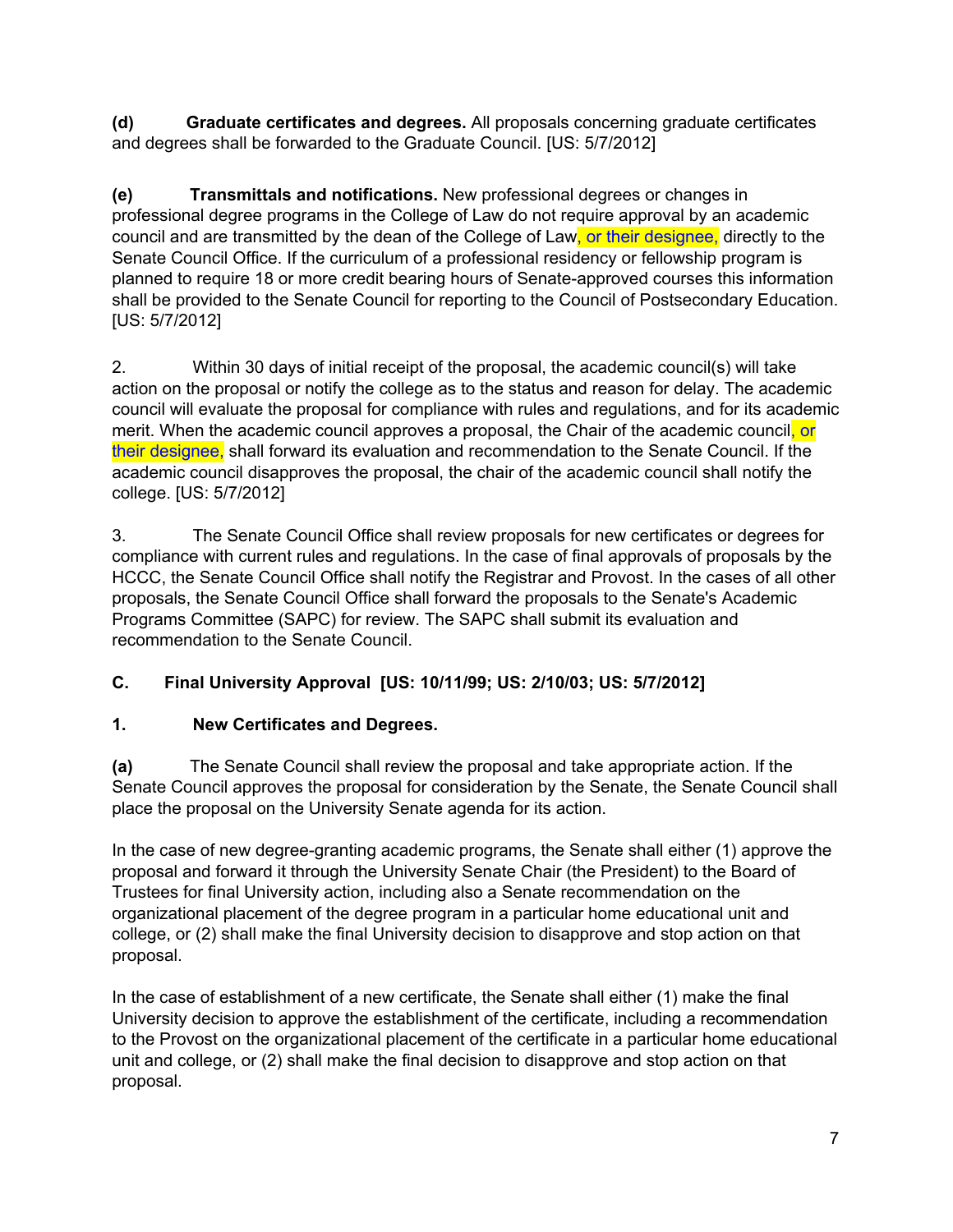In the case of disapproval of a proposal, the Senate Council Office shall notify the college dean that forwarded the proposal. [US: 5/7/2012]

**(a)** When a new certificate or degree has received final University approval, the Senate Council office shall notify the Provost, Registrar and other appropriate entities.

## **2. Changes to Existing Certificates and Degrees**.

**(a) Significant Change**. The Senate Council Office shall review proposals for changes to existing certificates or degrees for compliance with current rules and regulations.

Significant degree-program changes are those that involve one or more of the following: (1) at least a twenty-five percent increase or decrease in the number of credit hours within the major or the degree-program;

(2) changes to academic content of the degree program (GR IV.C.2) that carry a significant impact (e.g., fiscal, resources, curricula) on the home unit or another educational unit;

(3) change significantly the character or the purpose of the  $degree$  program (e.g., addition of a track, concentration, or specialization in a degree program);

(4) are judged to be significant changes by the College, Undergraduate or Graduate Council review bodies or Senate Council, or

(5) are determined by the Office of Strategic Planning and Institutional Effectiveness to be "substantive changes" within the meaning of AR 1:5 (SACSCOC).

A degree program change meeting the criteria of "minor program change" (SR 3.2.3.D) is exempt from the above definition.

If the change is deemed a significant change, the Senate Council Office shall forward the proposals to the Senate's Academic Programs Committee (SAPC) for review. The SAPC shall submit its evaluation and recommendation to the Senate Council. The Senate Council shall review the proposal and take appropriate action. The Senate Council may direct that the proposal shall proceed directly to the Senate 10-day posting approval process. If the Senate Council approves the proposal for consideration by the Senate at a Senate meeting, the Senate Council shall place the proposal on the University Senate agenda for its action. The Senate shall either (1) approve the proposal, or (2) shall make the final University decision to disapprove and stop action on that proposal. The Senate Council office shall circulate reports of these decisions to the Provost, Registrar and other appropriate entities.

**(a b) Posting**. Unless deemed a significant change, the Senate Council Office shall post proposals to change an existing certificate or degree on the corresponding Senate web site for ten business days. [US: 5/7/2012]

**(b c) Objections**. Any University Faculty member can raise an objection to a posted proposal through a member of the University Senate. If a Senator raises an objection to the Senate Council and the objection is not resolved, then the Senator may have the issue placed on the agenda of the next regular Senate Council meeting by having five Senators submit an objection to the Senate Council Office. If the Senate Council deems the objection has merit, then it will place the item on the Senate agenda. The Senate shall be informed about the nature of the objection by information included with the proposal packet. Formal action by the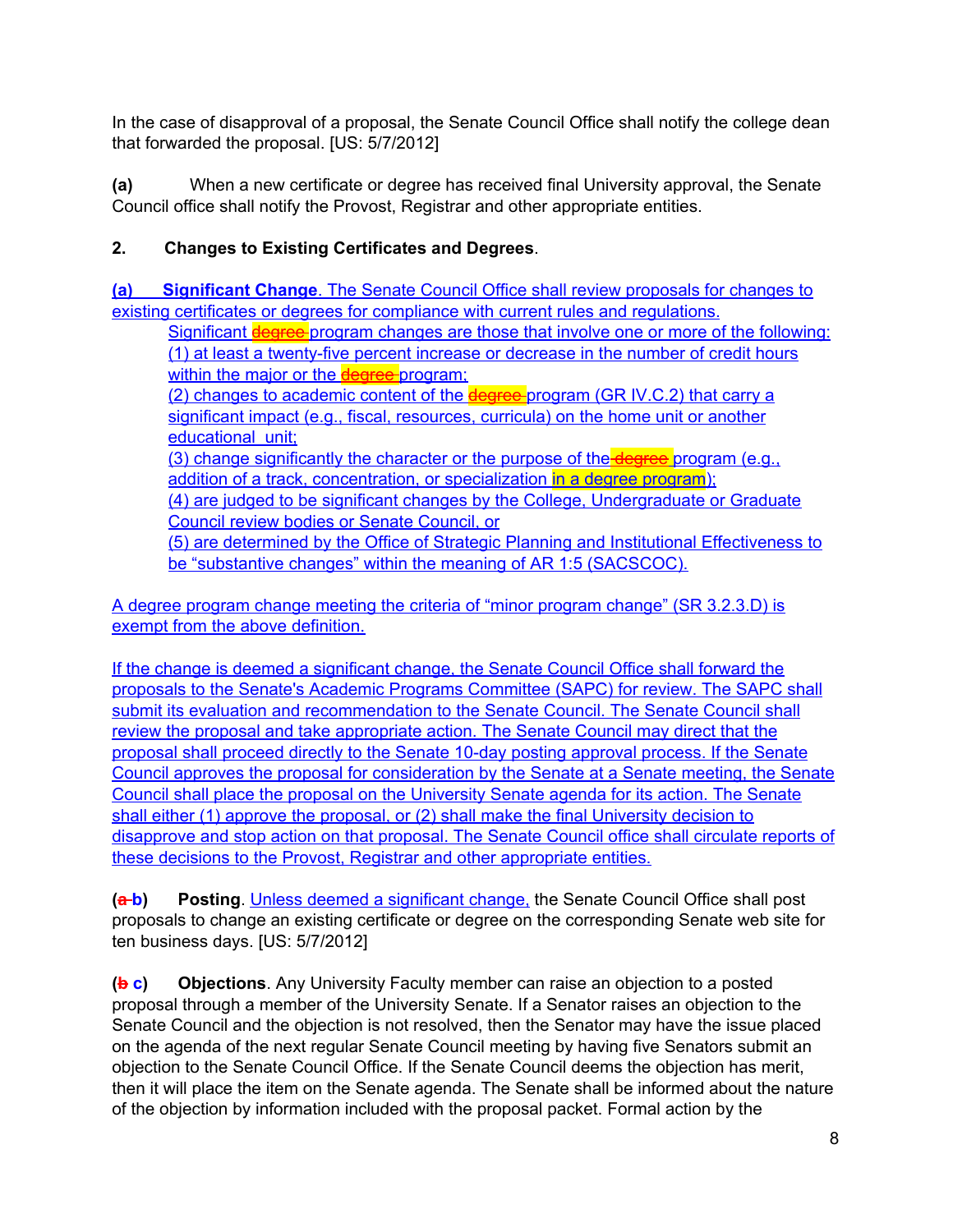University Senate on the proposal is final Senate action. The Senate Council shall circulate reports of these decisions to the Provost, Registrar and other appropriate entities. [US: 5/7/2012]

**(c d) Final Approval**. If no objection is raised to the Senate Council Office within ten business days of the posting, then the proposal is approved. The Senate Council Office will report approvals to the Provost, Registrar and other appropriate entities. [US: 5/7/2012]

**3. Changes to the Structure of UK Core**. In the case of proposals involving significant changes in the nature of UK Core, if the Senate Council approves the proposed changes, the Senate Council shall put the proposal on the Senate agenda for action. [US: 5/7/2012]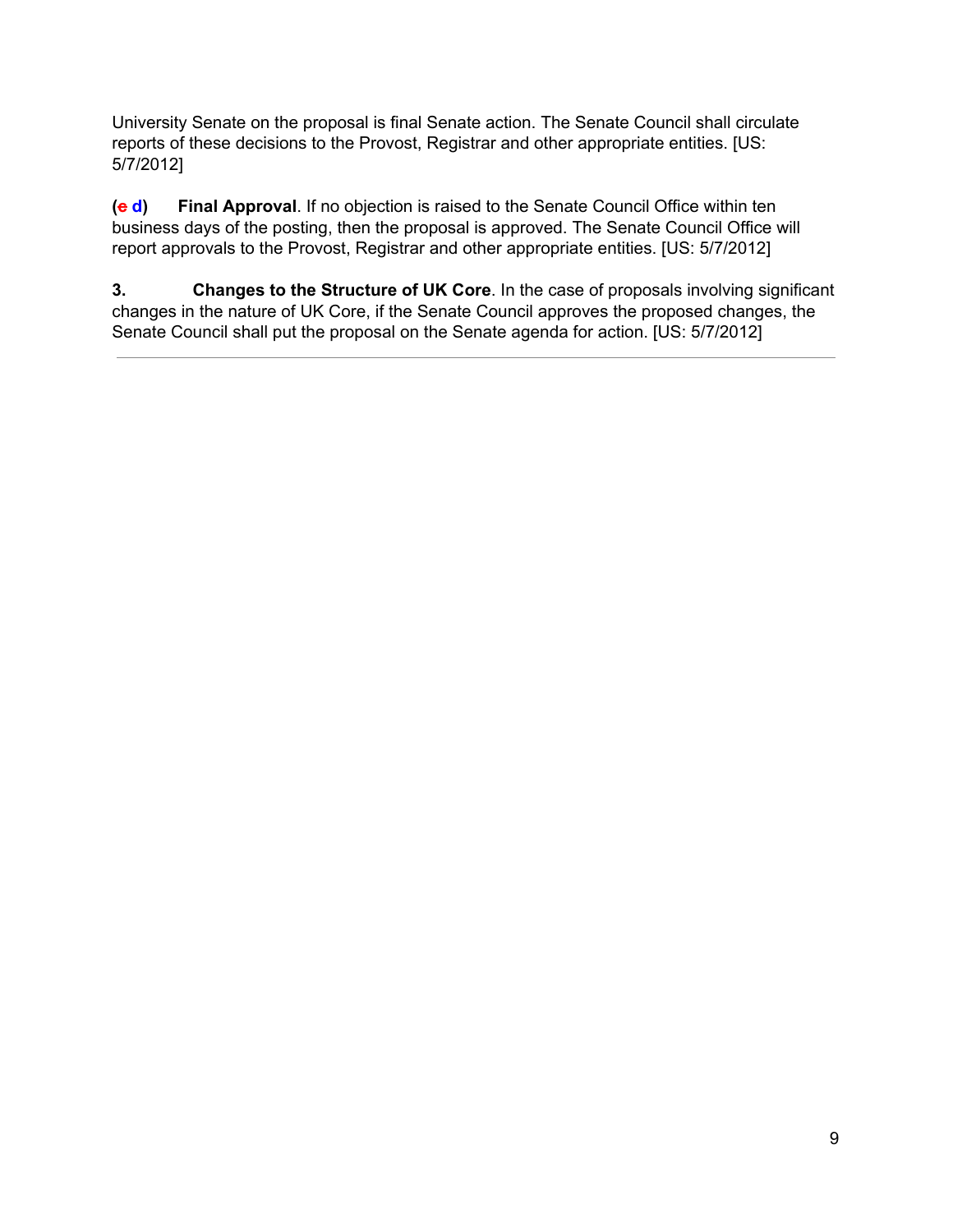

## **Fwd: Senate Rules for Graduate Programs**

#### **Wood, C** <cwood@uky.edu> Thu, Dec 14, 2017 at 9:53 AM

To: "Jones, Davy" <djones@uky.edu>

Cc: "Brothers, Sheila" <sbrothers@uky.edu>, "McCormick, Katherine" <kmcco2@uky.edu>, "Stallones, Jared" <jared.stallones@uky.edu>, "Schroeder, Margaret" <m.mohr@uky.edu>, "Fisher, Molly" <molly.fisher@uky.edu>, "O'Hair, Mary" <mjohair@uky.edu>, Jane Jensen <jane2jensen@gmail.com>, "Perry, Kristen" <kristen.perry@uky.edu>, "Wilhelm, Jennifer" <jennifer.wilhelm@uky.edu>, "Rintamaa, Margaret" <mfrint00@uky.edu>, "Mazur, Joan" <jmazur@uky.edu>

All, I completely agree with Davy. Connie

Sent from my iPad

On Dec 14, 2017, at 9:43 AM, Jones, Davy <djones@uky.edu<mailto:djones@uky.edu>> wrote:

Balancing of considerations raised by Sheila, it seems that there are actually two classes of affected proposals.

For those proposals that have already entered the Senate level steps without securing a Provost's letter of administrative feasibility back at the college-level of activity, it may create a more intense difficulty.

However, for proposals that have not yet left the college-level out to the Senate level, then those proposals are at the stage anyway of next securing the Provost's letter, i.e., no 'retroactive' step is involved, merely follow the next step that is in the rule of now obtaining the Provost letter.

Davy

Davy Jones, Professor Dept. of Toxicology and Cancer Biology University of Kentucky Lexington, KY 40506

\_\_\_\_\_\_\_\_\_\_\_\_\_\_\_\_\_\_\_\_\_\_\_\_\_\_\_\_\_\_\_\_

From: Brothers, Sheila Sent: Thursday, December 14, 2017 9:32 AM To: Jones, Davy; McCormick, Katherine; Stallones, Jared; Schroeder, Margaret; Fisher, Molly; O'Hair, Mary; Jane Jensen; Perry, Kristen; Wilhelm, Jennifer; Rintamaa, Margaret; Mazur, Joan Cc: Wood, C Subject: RE: Senate Rules for Graduate Programs

Hi. Per Katherine's request, I did a little research and reviewed a couple of new degree programs from each of the past academic years to see what the proposals included. (Just FYI, new degree programs are more common now than they were in the past.)

As best I can tell, the 2006-2007 academic year was the last year in which new program proposals included letters of administrative feasibility from a provost. I didn't find any proposals that included a letter of administrative feasibility from a dean. A few proposals included general letters of support from the dean's office but the letters were not detailed and were along the lines of "this is a good idea and it'll be a good addition to the inventory of degree programs already offered by the college."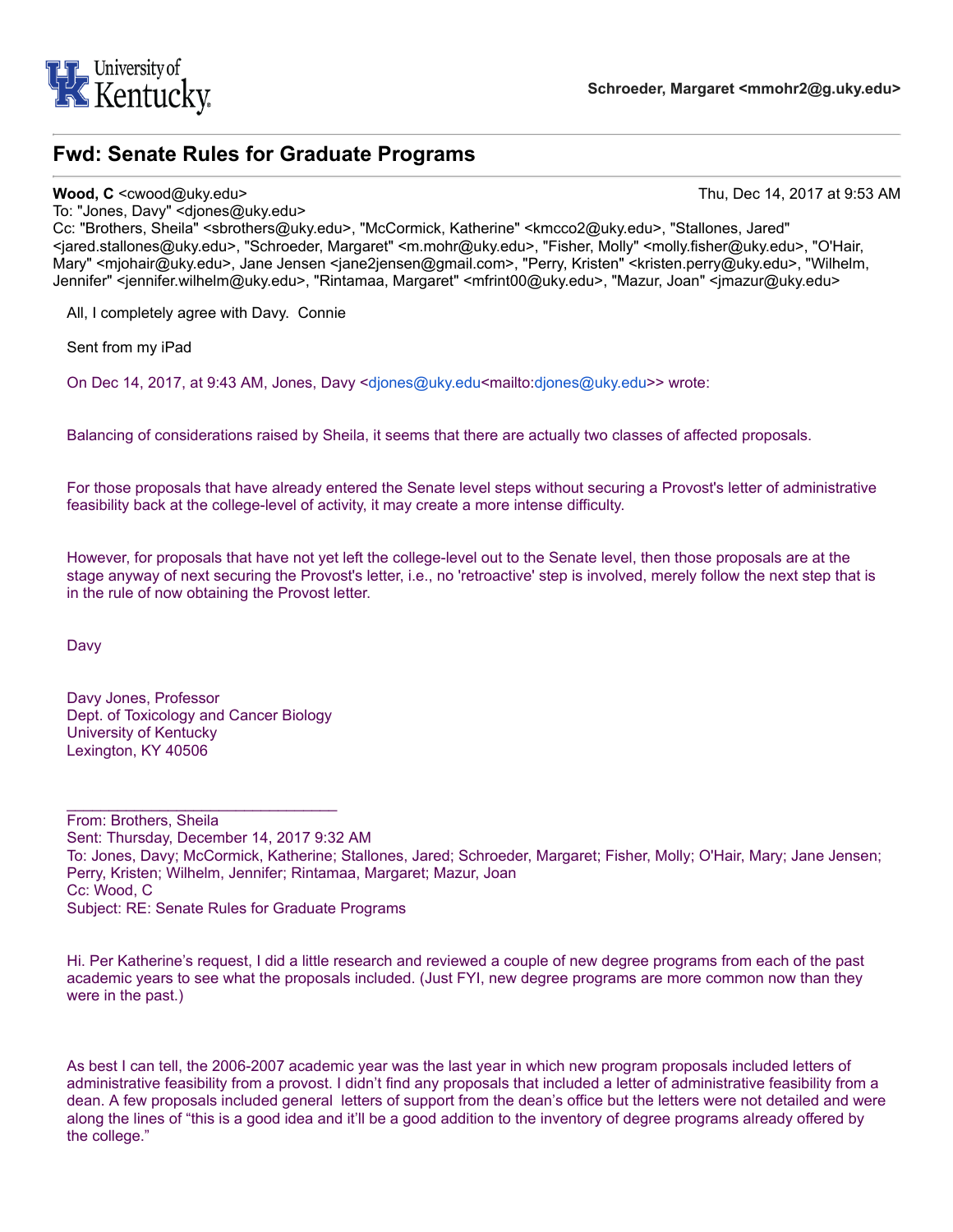I think it's relevant to share some information about pertinent, upcoming deadlines. There are a few proposals in the pipeline that are seeking approval by Senate and the Board of Trustees in the spring semester, to have an effective date for fall 2018. In order to meet all Board- and CPE-related deadlines, a new program proposal must be approved by Senate at its February 12 meeting. Any new degree programs approved by Senate in March or April will only go to the Board if the Provost is willing to specially request that the President's office to put the proposal on a Board agenda after the Board's deadline for receipt of agenda items has passed. (The Board deadline for receipt of materials for one of their agendas is eight weeks prior to the Board meeting. The CPE deadline is about four weeks prior to its meeting.)

I presume that if one proposal is newly held to a standard, then every current proposals will also be affected. I suspect it will not reflect well on Senate if faculty contact persons (and their colleagues and deans) are told now that there are provisions in the Senate Rules that they must follow, even though those provisions haven't been enforced for the last 10 years. I think following the rules is important, but maybe if there is a rule that has not been enforced for a decade, it would be fairer to everyone to start enforcing it at the beginning of the next academic year.

**Sheila** 

Office of the Senate Council

Phone: (859) 257-5872

From: Jones, Davy

Sent: Thursday, December 14, 2017 8:14 AM

To: McCormick, Katherine <kmcco2@uky.edu<mailto:kmcco2@uky.edu>>; Stallones, Jared <jared.stallones@uky.edu< mailto:jared.stallones@uky.edu>>; Schroeder, Margaret <m.mohr@uky.edu<mailto:m.mohr@uky.edu>>; Fisher, Molly <molly.fisher@uky.edu<mailto:molly.fisher@uky.edu>>; O'Hair, Mary <mjohair@uky.edu<mailto:mjohair@uky.edu>>; Jane Jensen <jane2jensen@gmail.com<mailto:jane2jensen@gmail.com>>; Perry, Kristen <kristen.perry@uky.edu<mailto: kristen.perry@uky.edu>>; Wilhelm, Jennifer <jennifer.wilhelm@uky.edu<mailto:jennifer.wilhelm@uky.edu>>; Rintamaa, Margaret <mfrint00@uky.edu<mailto:mfrint00@uky.edu>>; Mazur, Joan <jmazur@uky.edu<mailto:jmazur@uky.edu>> Cc: Brothers, Sheila <sbrothers@uky.edu<mailto:sbrothers@uky.edu>>; Wood, C <cwood@uky.edu<mailto:cwood@ uky.edu>>

Subject: Re: Senate Rules for Graduate Programs

Katherine,

I and Connie both have a clear understanding of the origin of this Senate Rules, that states:

"The dean shall include a statement of administrative feasibility. Proposals concerning degree programs, or concerning certificates that report to an office outside of a college, shall also include a statement of administrative feasibility from the Office of the Provost."

The Senate Rules since at least 1999 have required that a letter of administrative feasibility from the Provost's Office be secured by the Senate Council into proposals for new degrees "before final action is taken." In a 2012 revision to SR 3.2 (programs), the Chair of the SREC (at the time, Davy Jones), worked closely with the Provost's Office (at the time, Richard Greissman), on improvement of the rule; in particular the Provost's Office wanted earlier involvement by the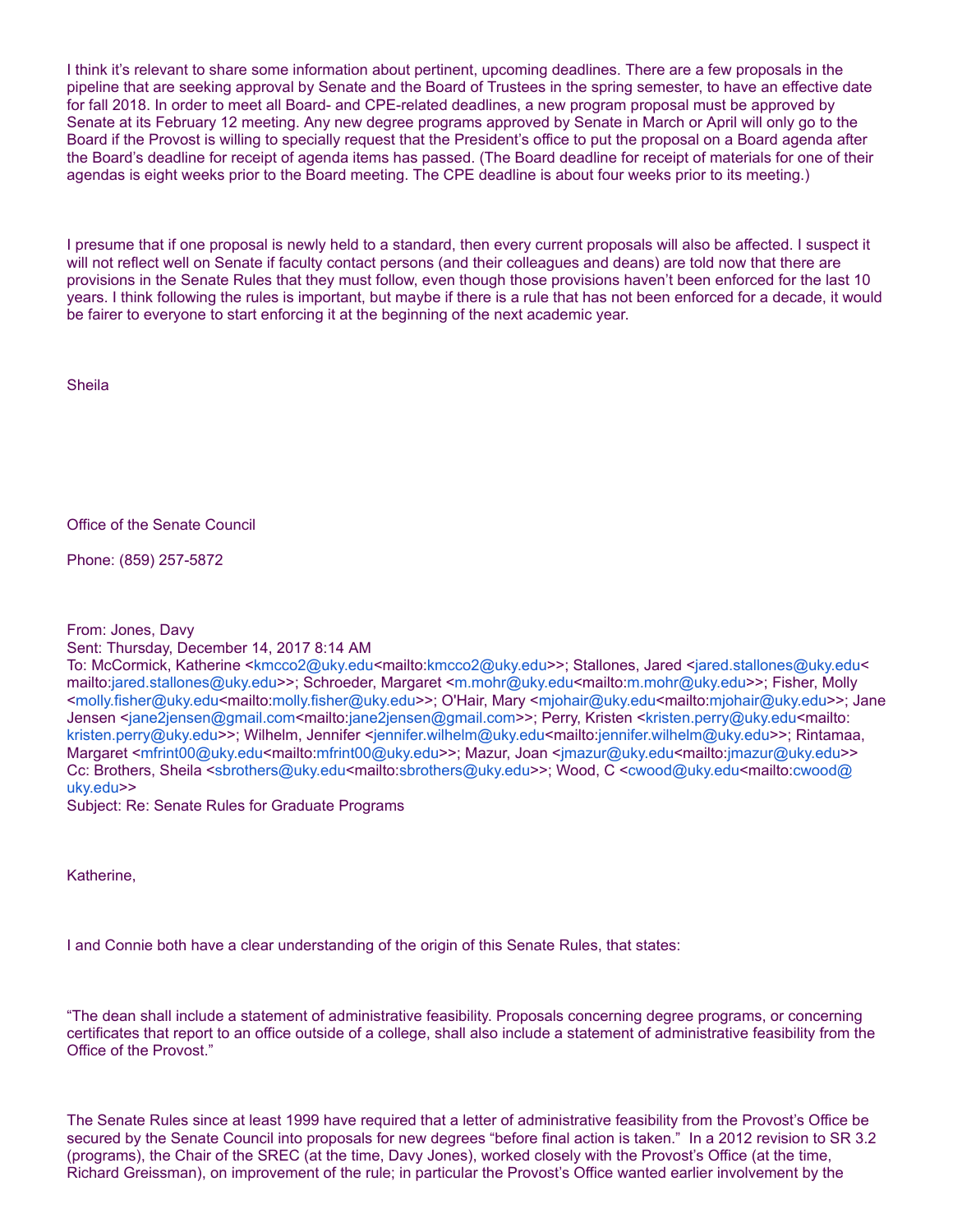Provost's office than the prior 'just before final action.' Hence, the wording was changed to the current rule, that requires the Provost's letter of administrative feasibility (and a Dean's letter of administrative feasibility) be secured to the proposal package prior to the proposal submission to the Senate level bodies. The Provost's Office wanted this current wording specifically so that the Provost's administrative feasibility assessment would have the opportunity to impact the Senate level bodies (if not also affect the college level proposal evaluation.

The current rule wording from 2012 not only continues the effect of requiring a Provost's letter for proposals for new programs, but also requires that proposed changes to existing programs secure a letter of administrative feasibility from the Provost (and Dean), because there may be program changes that would significantly affect issues of Provost concern, e.g. new duplication of programs, significant program expansion that requires significant changes to resources, etc.

The continuing requirement in the current SR 3.2 for a Provost letter of administrative feasibility for a new credit-bearing degree is akin to the current requirement in SR 3.4 for a Provost letter of administrative feasibility when a new noncreditbearing educational program is proposed for a new multidisciplinary research center. For example, the Provost's letter provided to the proposal for the Schnatter Institute:

"In the event that external funding is not available, I agree that the Gatton College and UK will support those faculty members and graduate students to the otherwise normal conclusion of their careers (or programs) at UK." 04/12/2016, Provost Tracy

Note: Jones and Wood understand that the current wording is not to be taken so literally that every program change no matter how small requires a letter of administrative feasibility from the Provost; we will put this clarification on the agenda of an upcoming SREC meeting.

Therefore, it is our understanding that, as always, a new degree proposal requires a letter of administrative feasibility from the Provost's Office. Changes in programs require a letter of feasibility from the Dean and the Provost if substantial new resources are required. If no letters are included in a program change proposal , the program proposing the change must include documentation that new resources or a reallocation of resources is not required.

If we can provide additional information concerning this rule please let us know.

Davy Jones

Connie Wood

Davy Jones, Professor Dept. of Toxicology and Cancer Biology University of Kentucky Lexington, KY 40506

\_\_\_\_\_\_\_\_\_\_\_\_\_\_\_\_\_\_\_\_\_\_\_\_\_\_\_\_\_\_\_\_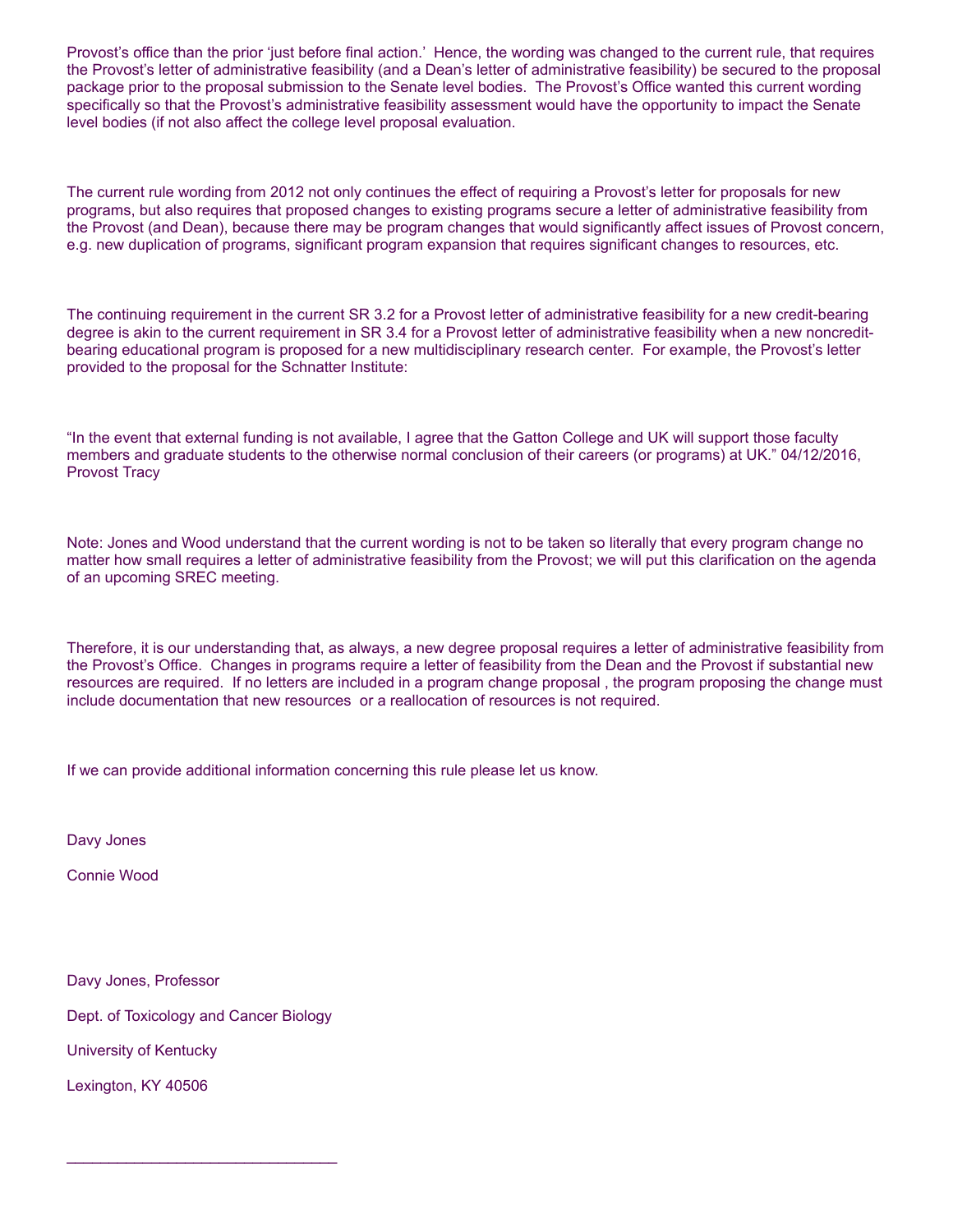From: McCormick, Katherine Sent: Wednesday, December 13, 2017 11:13 PM To: Jones, Davy; Stallones, Jared; Schroeder, Margaret; Fisher, Molly; O'Hair, Mary; Jane Jensen; Perry, Kristen; Wilhelm, Jennifer; Rintamaa, Margaret; Mazur, Joan Cc: Brothers, Sheila; Wood, C Subject: RE: Senate Rules for Graduate Programs

Yes. You are correct; the rule hasn't changed; thanks for the clarification,

K

From: Jones, Davy

Sent: Wednesday, December 13, 2017 11:08 PM

To: McCormick, Katherine <kmcco2@uky.edu<mailto:kmcco2@uky.edu>>; Stallones, Jared <jared.stallones@uky.edu< mailto:jared.stallones@uky.edu>>; Schroeder, Margaret <m.mohr@uky.edu<mailto:m.mohr@uky.edu>>; Fisher, Molly <molly.fisher@uky.edu<mailto:molly.fisher@uky.edu>>; O'Hair, Mary <mjohair@uky.edu<mailto:mjohair@uky.edu>>; Jane Jensen <jane2jensen@gmail.com<mailto:jane2jensen@gmail.com>>; Perry, Kristen <kristen.perry@uky.edu<mailto: kristen.perry@uky.edu>>; Wilhelm, Jennifer <jennifer.wilhelm@uky.edu<mailto:jennifer.wilhelm@uky.edu>>; Rintamaa, Margaret <mfrint00@uky.edu<mailto:mfrint00@uky.edu>>; Mazur, Joan <imazur@uky.edu<mailto:jmazur@uky.edu>> Cc: Brothers, Sheila <sbrothers@uky.edu<mailto:sbrothers@uky.edu>>; Wood, C <cwood@uky.edu<mailto:cwood@ uky.edu>>

Subject: Re: Senate Rules for Graduate Programs

Katherine,

Did you mean below that you would ascertain when 'compliance with the rule was discontinued and the rationale', because it is still the Senate Rule ...

Davy

Davy Jones, Professor

Dept. of Toxicology and Cancer Biology

\_\_\_\_\_\_\_\_\_\_\_\_\_\_\_\_\_\_\_\_\_\_\_\_\_\_\_\_\_\_\_\_

University of Kentucky

Lexington, KY 40506

From: McCormick, Katherine Sent: Wednesday, December 13, 2017 10:46 PM To: Stallones, Jared; Schroeder, Margaret; Fisher, Molly; O'Hair, Mary; Jane Jensen; Perry, Kristen; Wilhelm, Jennifer; Rintamaa, Margaret; Mazur, Joan Cc: Brothers, Sheila; Jones, Davy; Wood, C

Subject: RE: Senate Rules for Graduate Programs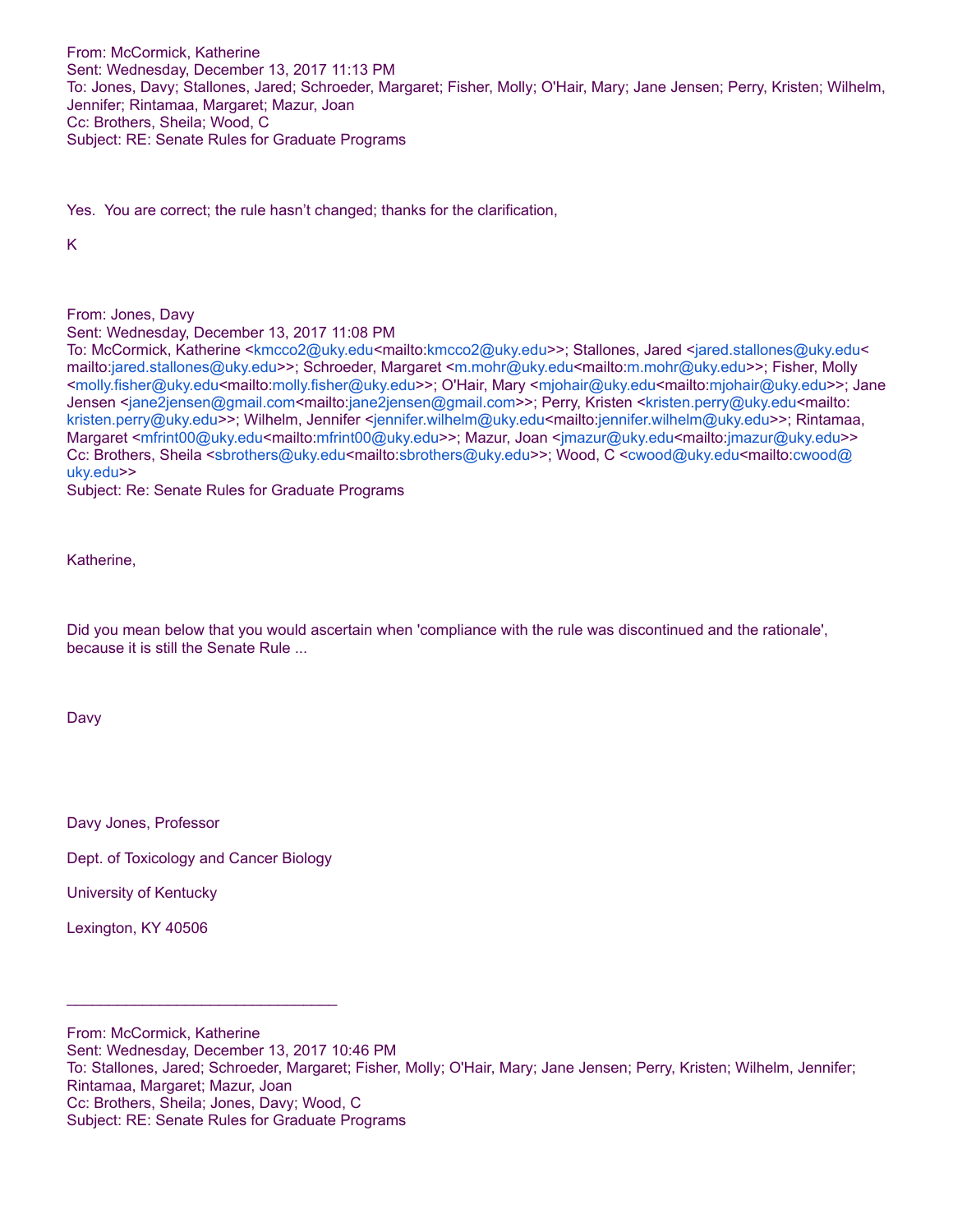Dear Colleagues, I'll ask Davy Jones (as SREC Co-Chair; by copy of this email) to provide some guidance in this matter. In the same way that Margaret recuses herself from action on degree/curricular proposals [and/or curriculum changes] from her department; I assume that Joan will recuse herself from this review. Therefore, although Joan is Davy's Co-Chair, I'll ask Connie Wood (previous SREC Chair) to replace Joan in this specific action. Both Davy and Connie have historical memory and knowledge regarding the development and implementation of Senate Rules. I'll also reach out to Andrew Hippisley who was the previous Senate Council Chair (before me) and also previous Senate Academic Programs Committee Chair (preceding Margaret) to determine at what point this rule was discontinued and the rationale for doing so. Sheila may also have some knowledge of how/when non-compliance became current and accepted practice. I very much appreciate everyone's help,

K

#### From: Stallones, Jared

Sent: Wednesday, December 13, 2017 8:30 PM To: Schroeder, Margaret <m.mohr@uky.edu<mailto:m.mohr@uky.edu>>; Fisher, Molly <molly.fisher@uky.edu<mailto:m olly.fisher@uky.edu>>; O'Hair, Mary <mjohair@uky.edu<mailto:mjohair@uky.edu>>; Jane Jensen <jane2jensen@gmail.com<mailto:jane2jensen@gmail.com>>; Perry, Kristen <kristen.perry@uky.edu<mailto: kristen.perry@uky.edu>>; Wilhelm, Jennifer <jennifer.wilhelm@uky.edu<mailto:jennifer.wilhelm@uky.edu>>; Rintamaa, Margaret <mfrint00@uky.edu<mailto:mfrint00@uky.edu>>; Mazur, Joan <jmazur@uky.edu<mailto:jmazur@uky.edu>> Cc: Brothers, Sheila <sbrothers@uky.edu<mailto:sbrothers@uky.edu>>; McCormick, Katherine <kmcco2@uky.edu<mailto:kmcco2@uky.edu>> Subject: Re: Senate Rules for Graduate Programs

Hi all,

I sent this in the interest of avoiding problems going forward. I'm not sure that non-compliance with written policies is a reason to continue noncompliance. In my experience at other institutions written rules were followed until we saw the need to formally change them. Following written policy provides clarity, stability, and transparency. It protects the institution against mistakes and grievances.

Jared

[cid:image001.png@01D37450.0789E680]

From: "Schroeder, Margaret" <m.mohr@uky.edu<mailto:m.mohr@uky.edu>> Date: Wednesday, December 13, 2017 at 5:32 PM To: "Fisher, Molly" <molly.fisher@uky.edu<mailto:molly.fisher@uky.edu>>, "O'Hair, Mary" <mjohair@uky.edu<mailto:mjohair@uky.edu>>, Jane Jensen <jane2jensen@gmail.com<mailto: jane2jensen@gmail.com>>, "Perry, Kristen" <kristen.perry@uky.edu<mailto:kristen.perry@uky.edu>>, "Wilhelm, Jennifer" <jennifer.wilhelm@uky.edu<mailto:jennifer.wilhelm@uky.edu>>, "Rintamaa, Margaret" <mfrint00@uky.edu<mailto:mfrin t00@uky.edu>>, "Mazur, Joan" <jmazur@uky.edu<mailto:jmazur@uky.edu>>, "Stallones, Jared" <jared.stallones@uky.edu<mailto:jared.stallones@uky.edu>> Cc: "Brothers, Sheila" <sbrothers@uky.edu<mailto:sbrothers@uky.edu>>, "McCormick, Katherine" <kmcco2@uky.edu<mailto:kmcco2@uky.edu>> Subject: Re: Senate Rules for Graduate Programs

Hi-

I'm writing in my capacity as chair of the Senate Academic Programs Committee. This committee reviews all new programs that come through the university.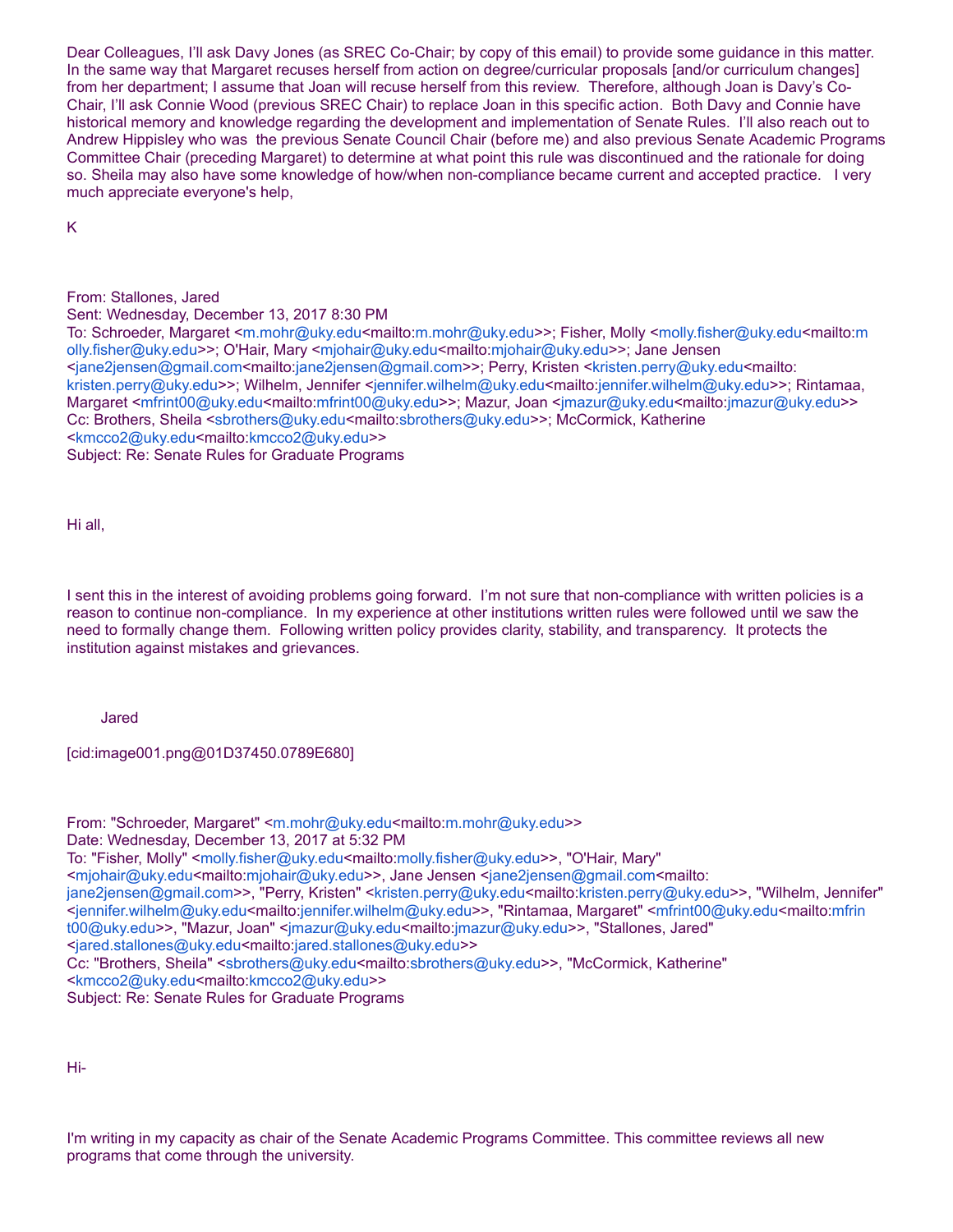You are correct in that these are the rules, but that is not currently what is in practice and has not been for several years (as long as I've been on SAPC which is 6+ years). The current practice of SAPC/Senate Council/Senate is to ask for a letter from the dean of the unit proposing a program IF new resources are needed (e.g., additional faculty lines, laboratory space, facilities). The current practice of SAPC/Senate Council/Senate does not require a statement from the Provost's office. From the senate perspective it would be unfair to ask something of a unit that is currently not asked of other units at the university. I've included Sheila Brothers and Katherine McCormick in case they want to weigh in anymore.

Hope that helps in clarifying needed information.

Thanks-

Margaret Mohr-Schroeder

----------

Margaret J. Mohr-Schroeder, PhD <https://education.uky.edu/stem/faculty-and-staff/about-mohr-schroeder/> | Associate Professor of STEM Education - Mathematics | SAPC University Senate Committee Chair <http://www.uky.edu/Faculty/ Senate/committees\_councils/standing\_committees/academic\_programs.htm> | University Senator/Senate Council Member<http://www.uky.edu/Faculty/Senate/> | STEM PLUS Program CoChair<https://2b.education.uky.edu/stem/new/ undergraduate-programs/> | Department of STEM Education<http://goog\_321265639/> | University of Kentucky<http://www.uky.edu/> | www.margaretmohrschroeder.com<http://www.margaretmohrschroeder.com> | Schedule a Meeting with Me<https://www.vyte.in/mohrschroeder#!>

On Wed, Dec 13, 2017 at 4:15 PM, Jennifer Wilhelm <jwi229@uky.edu<mailto:jwi229@uky.edu>> wrote:

Sent from my iPhone

Begin forwarded message:

From: "Stallones, Jared" <jared.stallones@uky.edu<mailto:jared.stallones@uky.edu>> Date: December 13, 2017 at 3:30:06 PM EST To: "Fisher, Molly" <molly.fisher@uky.edu<mailto:molly.fisher@uky.edu>>, "O'Hair, Mary" <mjohair@uky.edu<mailto:mjohair@uky.edu>>, Jane Jensen <jane2jensen@gmail.com<mailto: jane2jensen@gmail.com>> Cc: "Perry, Kristen" <kristen.perry@uky.edu<mailto:kristen.perry@uky.edu>>, "Wilhelm, Jennifer" <jennifer.wilhelm@uky.edu<mailto:jennifer.wilhelm@uky.edu>>, "Rintamaa, Margaret" <mfrint00@uky.edu<mailto:mfrin t00@uky.edu>>, "Mazur, Joan" <jmazur@uky.edu<mailto:jmazur@uky.edu>> Subject: Senate Rules for Graduate Programs

```
Hi all,
```
I was consulting the Senate Rules about moving the STEM MAT proposal forward and I read a couple of steps we want to be sure to not miss. I double-checked this with SREC and they confirmed the steps.

According to SR 3.2.3.A.3, the DGS from the proposing department should seek a "statement of administrative feasibility from the perspective of that college administration" and also a "statement of administrative feasibility from the Office of the Provost." The DGS then forwards the materials to the Dean of the Graduate School. It might be a good idea to review all the Senate procedures to avoid complications.